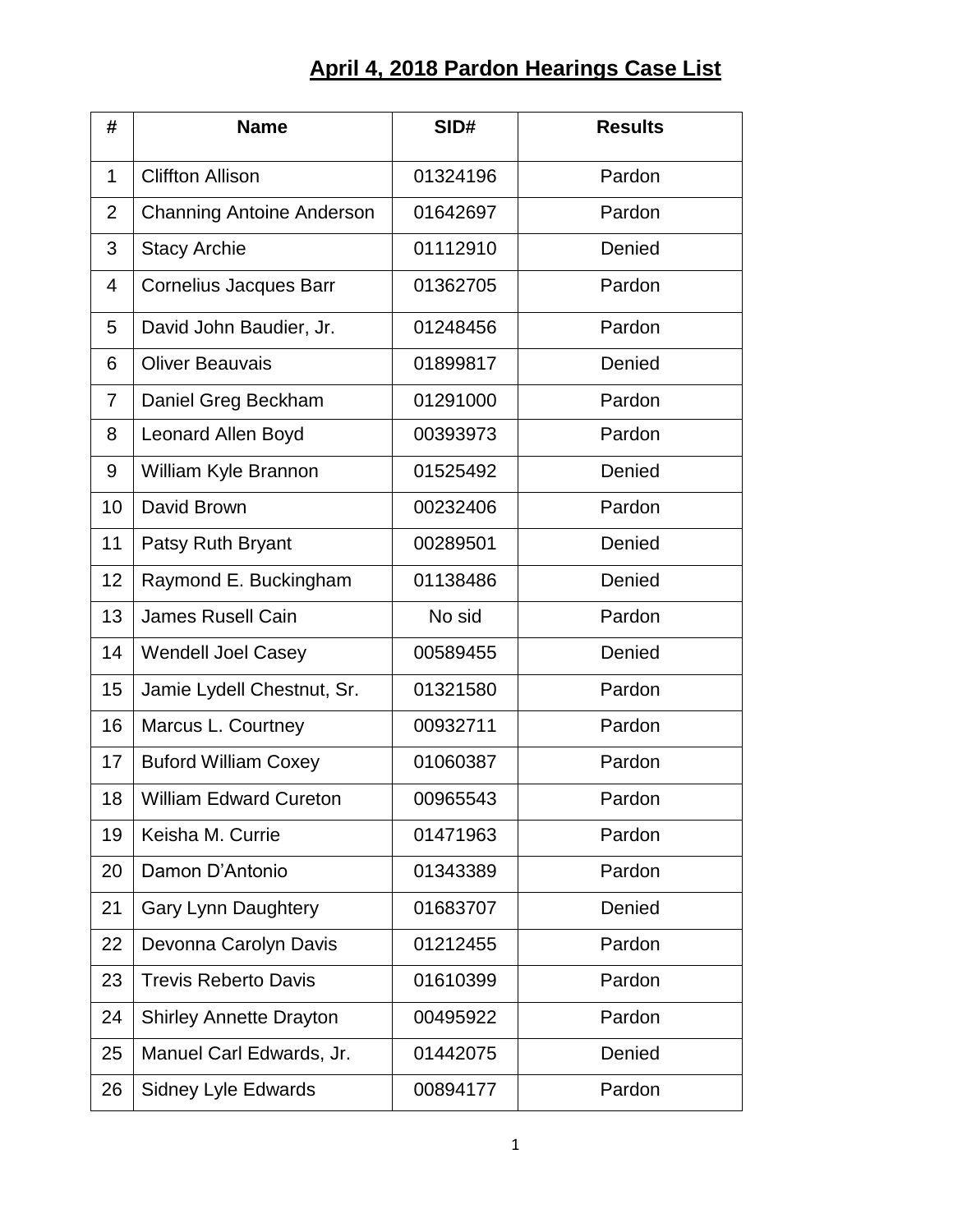## **April 4, 2018 Pardon Hearings Case List**

| 27 | <b>Clifford Fant</b>            | 0001035  | Pardon              |
|----|---------------------------------|----------|---------------------|
| 28 | Christopher Taylor Favreau      | 01991613 | Pardon              |
| 29 | Angelo Gaffney                  | 00499539 | Pardon              |
| 30 | <b>Shanora Nicole Harris</b>    | 01737665 | Pardon              |
| 31 | Kathryn Anne Haskins            | 01613057 | Denied              |
| 32 | <b>Michael Dale Helblig</b>     | 00620291 | Pardon              |
| 33 | David E. Hoofman                | 01531296 | Pardon              |
| 34 | <b>Wesley Jacobs</b>            | 00097553 | Pardon              |
| 35 | <b>Ben Earl James</b>           | 00690591 | <b>Discontinued</b> |
| 36 | <b>Dustin Brett Johns</b>       | 01276256 | Pardon              |
| 37 | <b>Glenn Allen Jones</b>        | 01703732 | Denied              |
| 38 | Jessica Eryn Kendall            | 00980739 | Pardon              |
| 39 | Dale Alexander Marlowe          | 00115047 | Pardon              |
| 40 | Ciera Martin                    | 02098676 | Pardon              |
| 41 | Basim Y. Marzouca               | 00867657 | Denied              |
| 42 | <b>Scottie Mattress</b>         | 01328370 | Denied              |
| 43 | <b>Kristen McCarter</b>         | 01243011 | Pardon              |
| 44 | <b>Monica Dianne McMinn</b>     | 01971696 | Pardon              |
| 45 | <b>Gary Dale Owen</b>           | 00707457 | Pardon              |
| 46 | <b>Gregory Thomas Patterson</b> | 00511631 | Pardon              |
| 47 | <b>Howard Clifton Powell</b>    | 00880004 | Denied              |
| 48 | David Gene Rainwater            | 02229512 | Denied              |
| 49 | David Anthony Rich              | 00943380 | Pardon              |
| 50 | <b>Courtney Meklia Robinson</b> | 01908214 | Pardon              |
| 51 | Mark Christopher Senn           | 01873785 | Denied              |
| 52 | <b>Andrea Simmons</b>           | 01665081 | Denied              |
| 53 | <b>Tarcha Tawan Simmons</b>     | 01451080 | Pardon              |